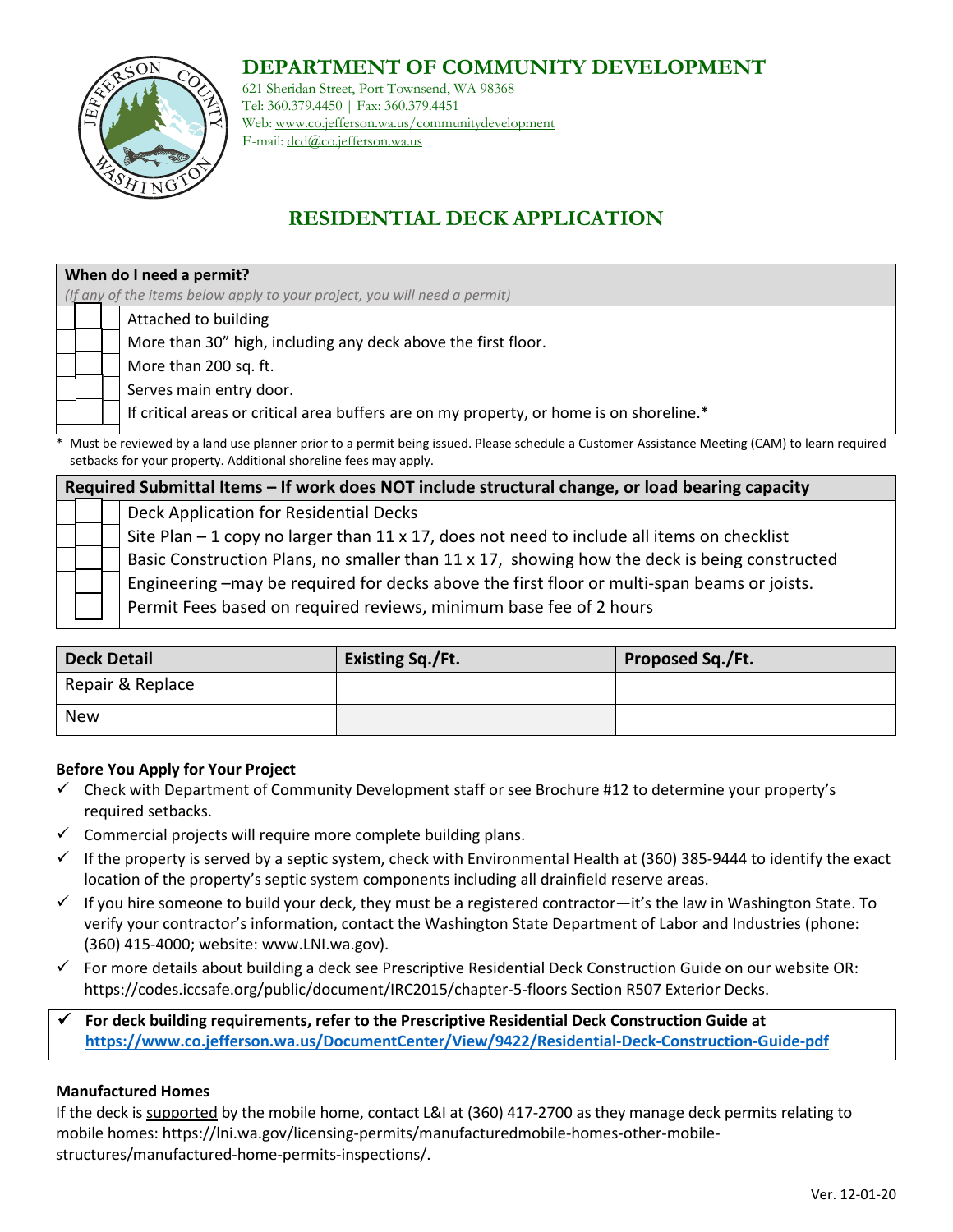#### **Repair & Replacement of Existing Decks**

Replacements of existing decks that are in the existing footprint will be required to be brought to current code. Repairs will need to comply with the building code of the year built.

#### *Please Note:*

*All permits are subject to field inspection with the understanding that applicants are responsible for code compliant construction practices. General inquiries regarding specific code questions may be made at any time; however, the applicant assumes the responsibility to correct all code deficiencies regardless of conditions.*

| <b>Site Information</b>                                   |  |  |  |
|-----------------------------------------------------------|--|--|--|
| <b>Assessor Tax Parcel Number:</b>                        |  |  |  |
| Site Address and/or directions to property:               |  |  |  |
| Description of Work:                                      |  |  |  |
|                                                           |  |  |  |
| <b>Property Owner</b>                                     |  |  |  |
| Name:                                                     |  |  |  |
| Address:                                                  |  |  |  |
| Email:<br>Phone #:                                        |  |  |  |
| Applicant, Contractor, or Authorized Agent/Representative |  |  |  |
| Name:                                                     |  |  |  |
| Email:<br>Phone #:                                        |  |  |  |
| License #:                                                |  |  |  |
|                                                           |  |  |  |

| <b>Owner/Builders Statement</b>                                                                                                                                                                                                                  |              |          |  |  |
|--------------------------------------------------------------------------------------------------------------------------------------------------------------------------------------------------------------------------------------------------|--------------|----------|--|--|
| The signer of this statement certifies that they are the Owners of the parcel referenced herein, that they are not licensed<br>contractors and that they will be assuming the responsibility of the General Contractor for the proposed project. |              |          |  |  |
| Signature:<br>Print Name:                                                                                                                                                                                                                        |              | Date:    |  |  |
|                                                                                                                                                                                                                                                  |              |          |  |  |
| <b>OFFICE USE ONLY</b>                                                                                                                                                                                                                           |              |          |  |  |
| <b>Building Permit Fees</b>                                                                                                                                                                                                                      |              |          |  |  |
| Deck Permit Fee                                                                                                                                                                                                                                  | DCD010       | \$204.00 |  |  |
| Plan Check Fee (All new decks and rebuilds will need a plan check; most small repairs do not)                                                                                                                                                    | DCD019       | \$102.00 |  |  |
| <b>Environmental Health fee</b> $(5148,00)$ if required)                                                                                                                                                                                         | <b>EH038</b> |          |  |  |

| $\blacksquare$                      |               |          |
|-------------------------------------|---------------|----------|
| <b>Project Scanning Fee</b>         | <b>DCD022</b> | \$25.50  |
| Land Use Fee (\$306.00 if required) | DCD018        |          |
| <b>State</b>                        | <b>DCD032</b> | \$6.50   |
|                                     | Subtotal      | \$338.00 |
| Technology Fee - 5% of Subtotal     | DCD003        | \$16.90  |
| Total Fees*                         |               | \$354.90 |

\*Additional fees may apply

By signing this application form, the owner/agent attests that the information provided herein, and in any attachments, is true and correct to the best of his or her knowledge. Any material falsehood or any omission of a material fact made by the owner/agent with respect to this application packet may result in making any issued permit null and void.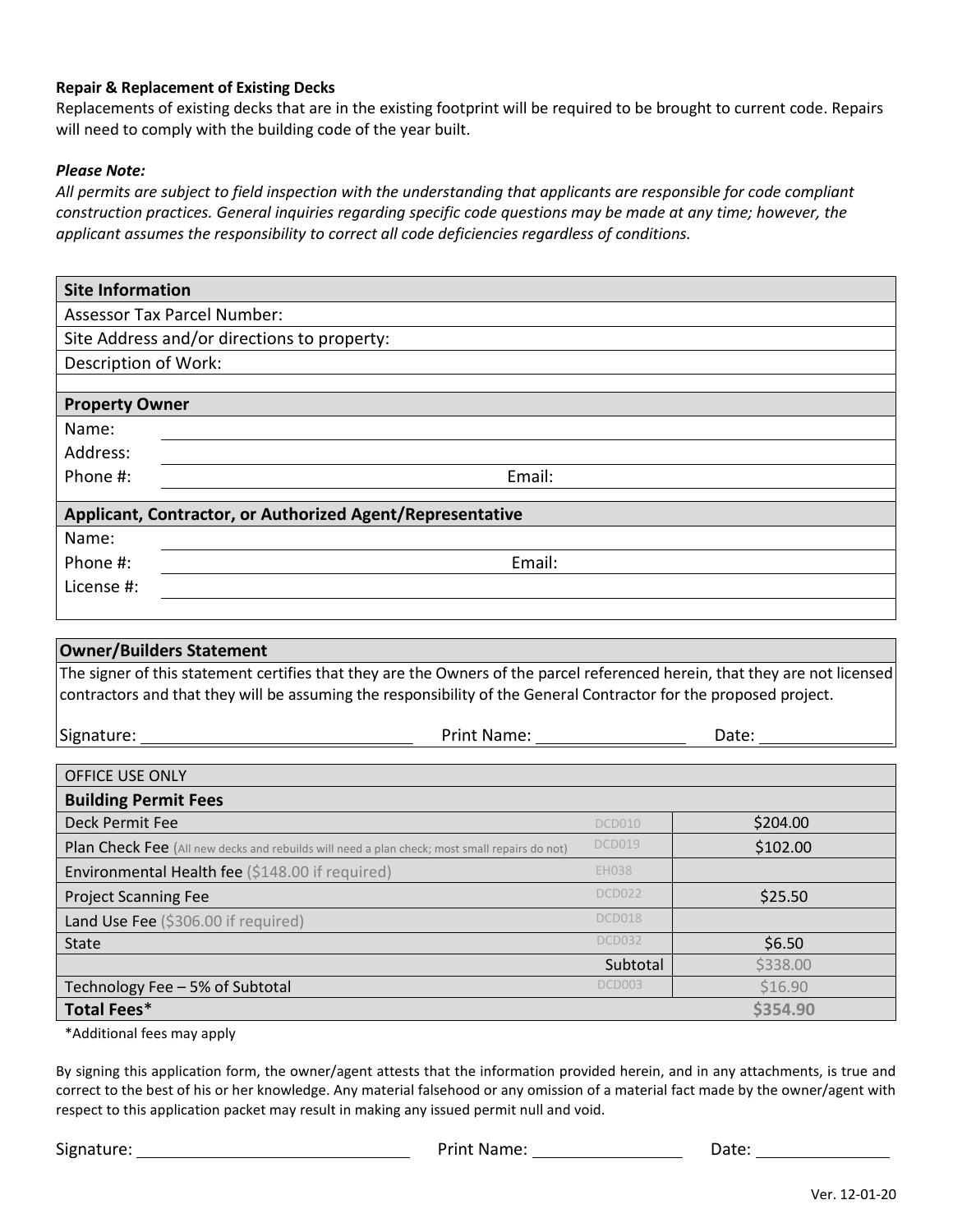#### **Inspections**

Inspectors visit the construction site during the project to make sure that it complies with building code requirements (see General Building Code Requirements, below). Most decks require a minimum of two inspections:

- $\checkmark$  Footing Inspection—Inspected after the holes are dug and rebar placed but prior to the pouring of concrete.
- $\checkmark$  Framing Inspection—Inspected after all framing, blocking and bracing are in place and prior to closing the construction so as to make it inaccessible for inspection. This inspection can be completed at the time of the final inspection if all parts of the framing will be visible and accessible at the final inspection.
- $\checkmark$  Final inspection to be made upon completion of the deck and finish grading.
- $\checkmark$  Decks that are close to the ground need to be inspected prior to installing decking.

The inspector may conduct one or more inspections during one visit if they can observe all work done. Additionally, the inspector may make or require other inspections to ascertain compliance with the provisions of the code.

| USE                         | LIVE LOAD Ib per sq/ft |  |
|-----------------------------|------------------------|--|
| <b>Decks</b>                | 60                     |  |
| <b>Exterior balconies</b>   | 60                     |  |
| <b>Guards and Handrails</b> | 200                    |  |
| Guard in-fill components    | 50                     |  |

-Seismic Zone D2 - West End is D2 – R301.2(1) -Soil bearing capacity 1,500 lbs unless there is a geotechnical report - R401.4.1, R403.1 -Frost depth 12" below grade – 403.3(1) -Roof snow load 25 PSF - Brinnon & West End 30 PSF – R301.2(5) -West End is Forks, Queets, etc.

-Live loads for residential construction – R301.5

#### **Detailed application requirements are noted below**

| <b>Code Requirement</b>                                                                                                                                                                                                                                                                                                                                                                      | <b>Code Reference</b>                                      |
|----------------------------------------------------------------------------------------------------------------------------------------------------------------------------------------------------------------------------------------------------------------------------------------------------------------------------------------------------------------------------------------------|------------------------------------------------------------|
| All wood must be pressure treated or of natural resistance to decay.                                                                                                                                                                                                                                                                                                                         | <b>IRC R317.1</b>                                          |
| Fasteners, hangers, nails, etc., must be stainless steel, hot-dipped galvanized, or as specifically<br>required for the specified wood preservative used.                                                                                                                                                                                                                                    | <b>IRC R317.3.1</b>                                        |
| Lateral connection is required to resist overturning                                                                                                                                                                                                                                                                                                                                         | <b>IRC R507.5.1</b>                                        |
| A minimum 2x8 ledge boards must be attached with structural wood screws to the building and<br>all connections between the deck and dwelling must be flashed with metal flashing. Hold- down                                                                                                                                                                                                 | IRC R507.2-3(1)                                            |
| tension ties shall be installed in not less than 2 locations.                                                                                                                                                                                                                                                                                                                                | IRC R507.2.3 (2)                                           |
| Joists are of appropriate size to support imposed loads. The span of a joist is measured from the<br>centerline of bearing at one end of the joist to the centerline of bearing at the other end of the joist<br>and does not include length of the overhangs. Use Table 1 to determine joist span based on<br>lumber size and joist spacing.                                                | <b>IRC R507.5</b>                                          |
| All decks, balconies or porches, open sides of landings and stairs which are more than 30" above<br>grade or a floor, measured 36" horizontal to the edge of the open side below, must be protected by<br>a guardrail not less than 36" high. Open guardrails and stair railings require intermediate rails or an<br>ornamental pattern such that a ball 4" in diameter cannot pass through. | <b>IRC R312</b>                                            |
| Footings are of appropriate size to support imposed loads and extend a minimum of 12" below<br>grade. See Table 1 for footing sizes.                                                                                                                                                                                                                                                         | IRC 403.1.4                                                |
| Columns and posts exposed to the weather or to water splash must be supported by and<br>connected to concrete piers or metal pedestals projecting above grade. Columns and posts in<br>contact with the ground or embedded in concrete or masonry must be of special pressure<br>treated wood approved for ground contact.                                                                   | <b>IRC R317.1.2</b><br><b>IRC R317.1.4</b>                 |
| Positive connections required to secure posts to beams.                                                                                                                                                                                                                                                                                                                                      | IRC R507.7.1                                               |
| Decks should not overhang beams by more than 1/4 the actual adjacent span, nor should beams<br>overhang posts by more than 1/4 the actual beam span at the ends unless a specific design is<br>calculated. Floor joist spacing at 24" on center requires 2x decking, and floor joist spacing at 16"<br>on center requires 1 1/4 actual thickness.                                            | IRC<br>R507.5<br><b>IRC</b><br>R507.6<br><b>IRC R507.4</b> |
| Deck stairs (exterior stairways) shall be provided with a source of illumination at the top landing,<br>controlled from within the dwelling or by automatic means, and powered by the building wiring.                                                                                                                                                                                       | <b>IRC R303.8</b>                                          |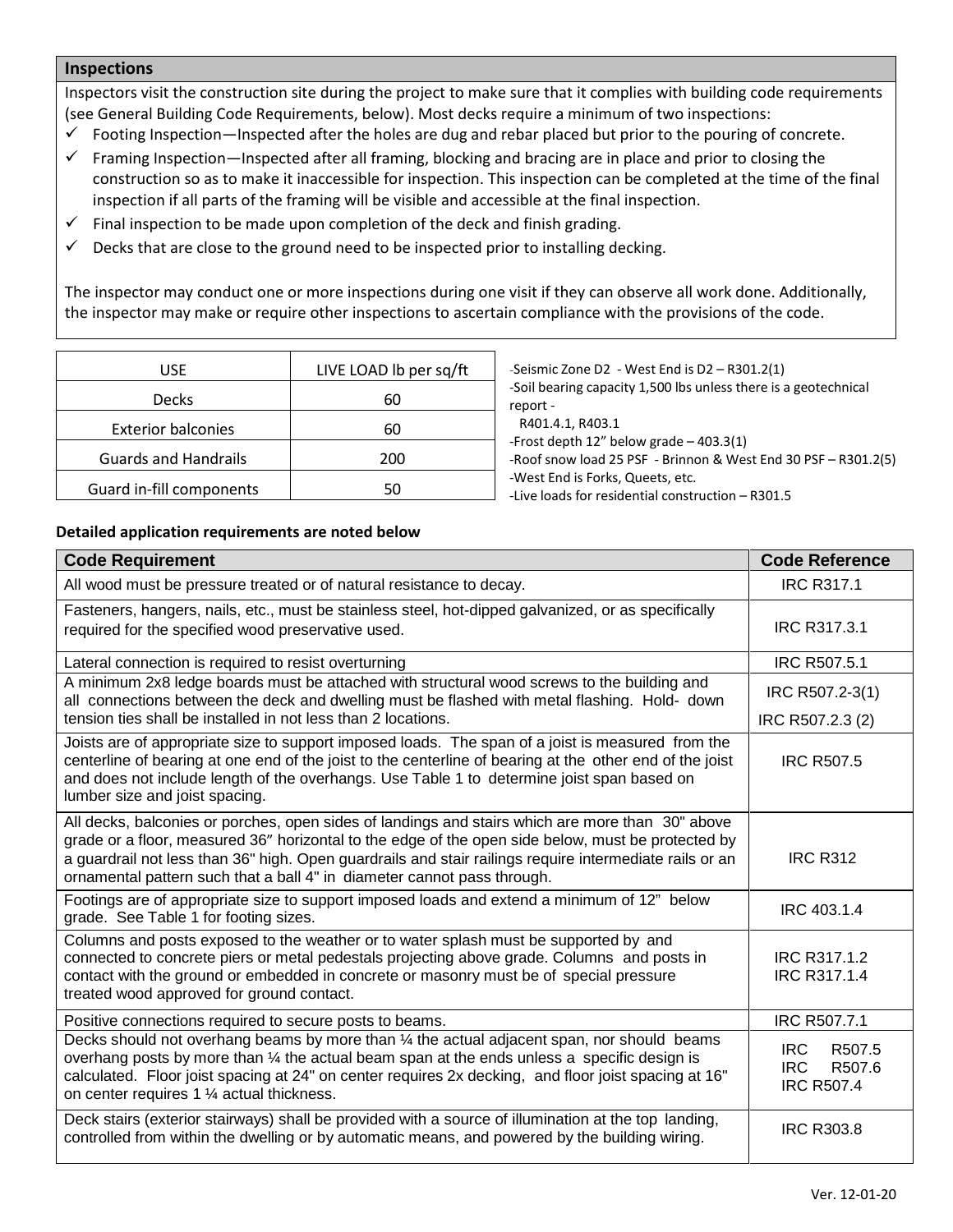